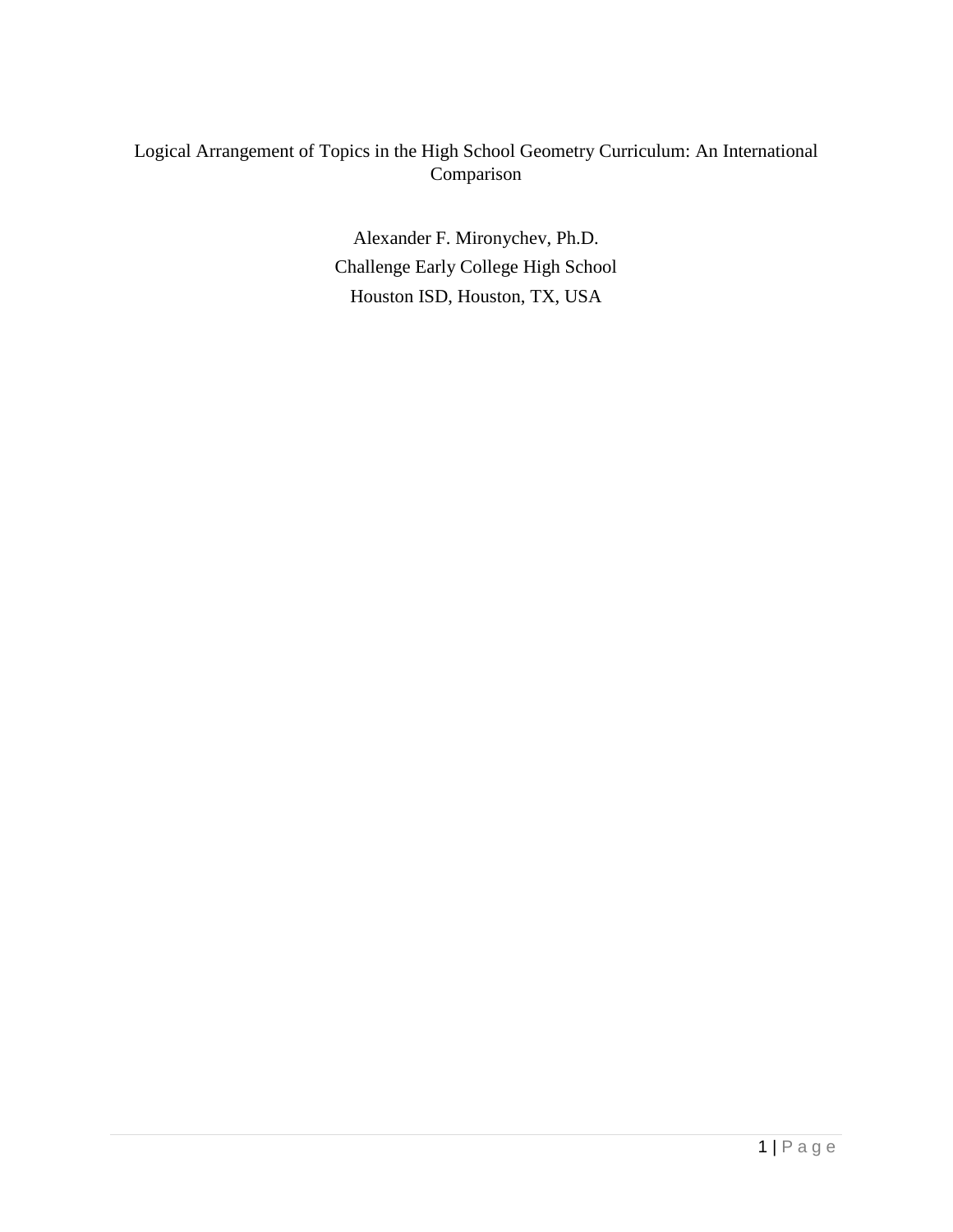#### Abstract

This paper compares the sequence of topics in geometry courses in the high school curriculum in Texas and Russia. Four textbooks used in Texas and Russia were selected for this comparison.

The order of topics of a course could be arranged in different ways depending on students' learning objectives, preference of the instructor and other factors. The objective of this investigation is to compare the sequence of the topics in the course, determine how the sequences of topics correspond to the purpose of the Geometry course and its expectations, and understand why the topics of the course were arranged in such a way.

Some attention is devoted to the comparison of different definitions of the term "logical" and the usage of this term in this investigation. It turns out this term has a variety of meanings. Almost every author understands the term "logical" in different ways. So, the problem of any educational course is to define a set of certain logical rules which correspond to the purpose of the course.

The author recognizes two approaches in constructing a geometry course:

1) Topic approach – when sections of the book are being arranged in accordance with the complexity of objects/terms under consideration. Such an approach is most suitable for basic education with moderate complexity and expectations.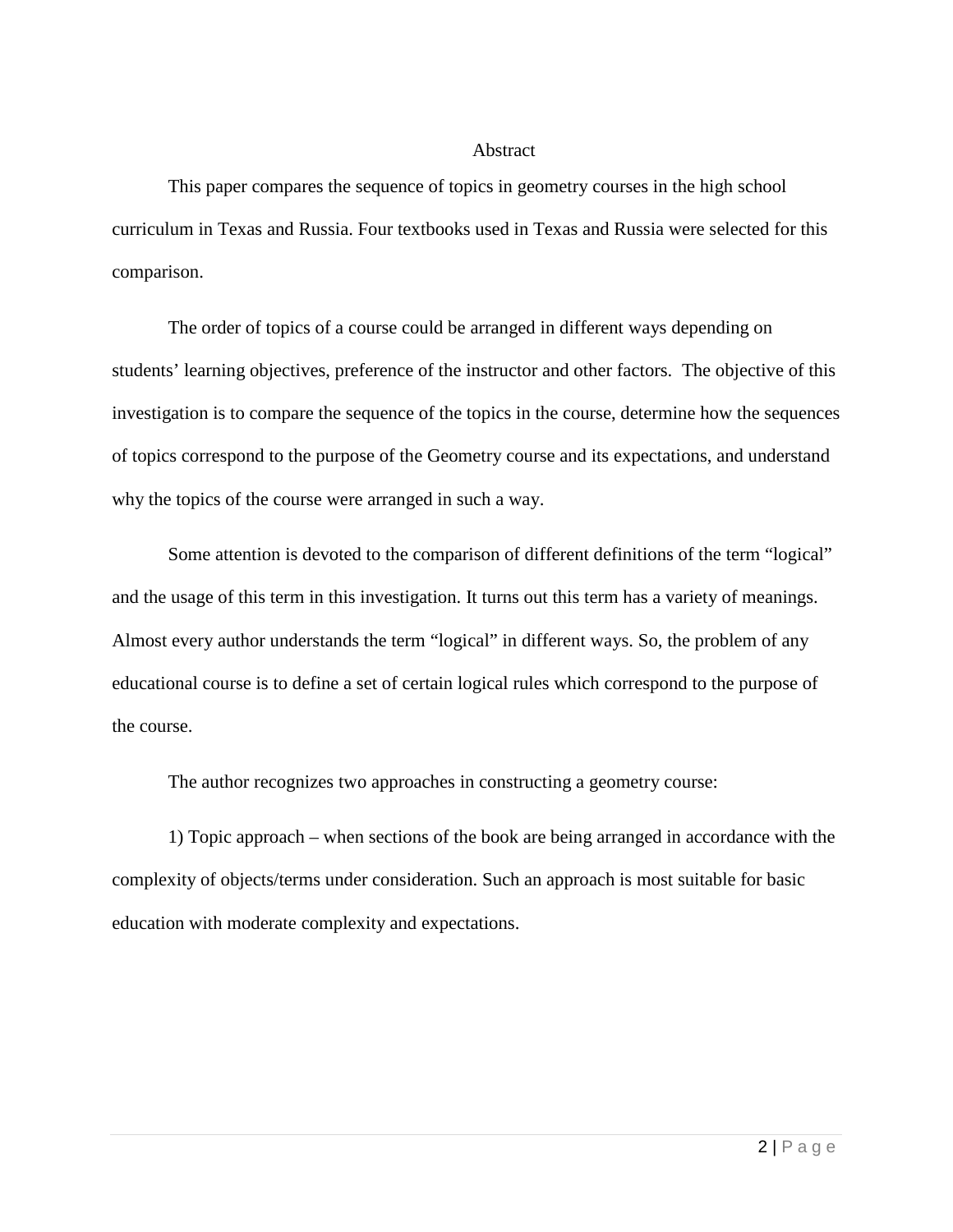2) Proof approach – when sections of the book are arranged following proofs of theorems or properties of figures. These types of courses are better suited for more rigorous programs which require a higher-level of complexity and expectations. In Texas, they can be found in Pre-AP, AP and IB curriculum.

Keywords: Geometry, logic, sequence of topics, high school curriculum, objectives of the course, theorems, proofs of theorems.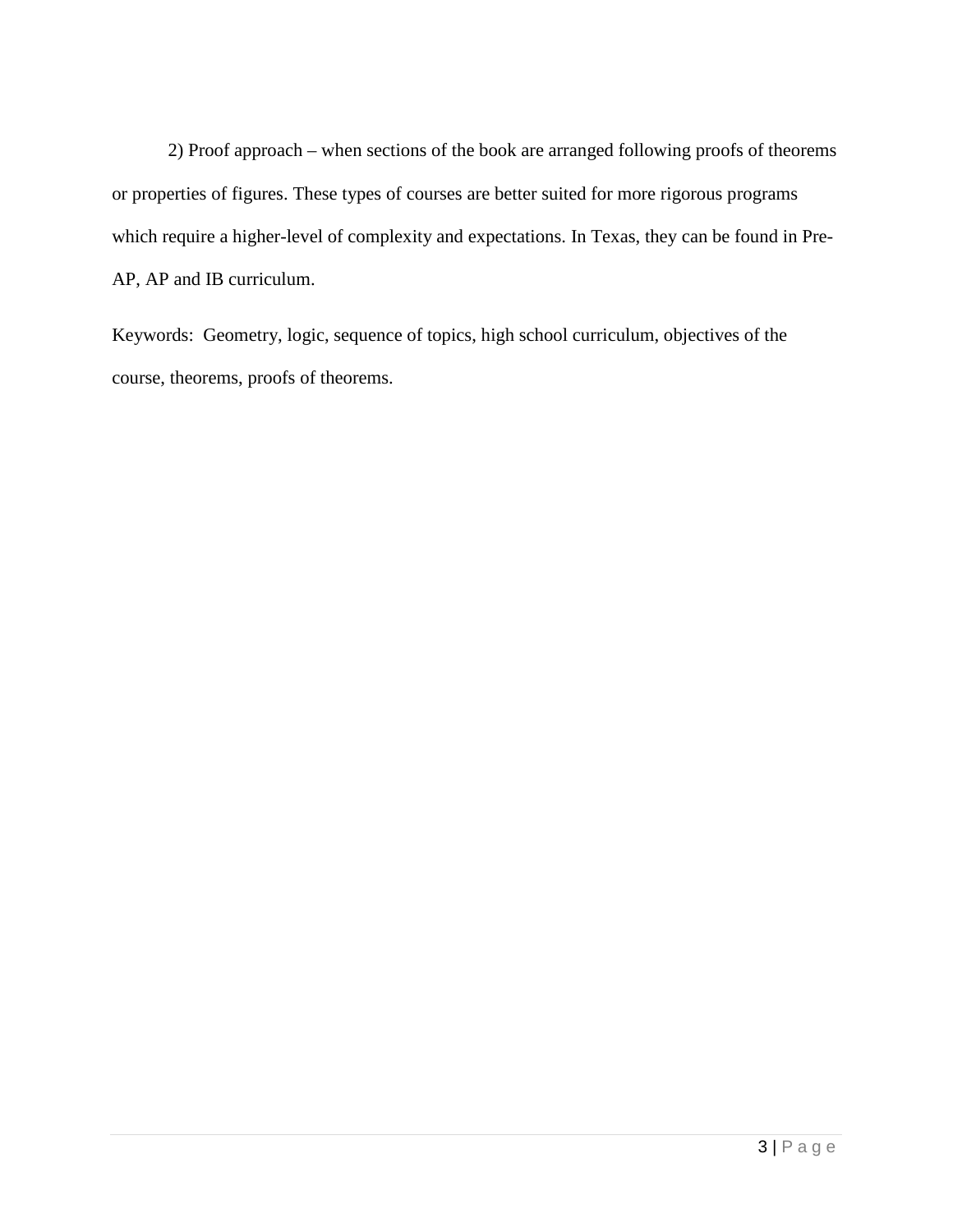### Logical Arrangement of Topics in the High School Geometry

### Curriculum: An International Comparison

Logic is a term used often in our contemporary life. It is used in everyday life and also in the professional and business field, and especially in education. Analysis shows that this term has many definitions, treatments, and way of its usage.

The Merriam Webster Dictionary (1999) gives for term *logic* two basic definitions:

a) A science that deals with the rules and tests of sound thinking and proof by reasoning, and b) Connection in a way that seems reasonable.

In this paper, logic is going to be considered in the "narrow" sense as follows: a set of rules or reasons to select and arrange topics of the geometry course to achieve certain aims and purposes. The first possible rule related to such an approach is that the development of the geometry course should progress from simple objects to more complicated ones. Literal application of such rule directs, for example, the sequence of topics in the following way: A point, a line, an angle, properties of pairs of lines (parallel and perpendicular lines), properties of pairs of angle (angles made by a transversal), triangles, quadrilateral, circles, polygons, and then finally, 3-dimensional figures. The second possible rule for the arrangement of the sequence of topics is the study of properties of objects in the way that every subsequent property follows from the previous ones. As geometric properties of bodies are the result of certain statements or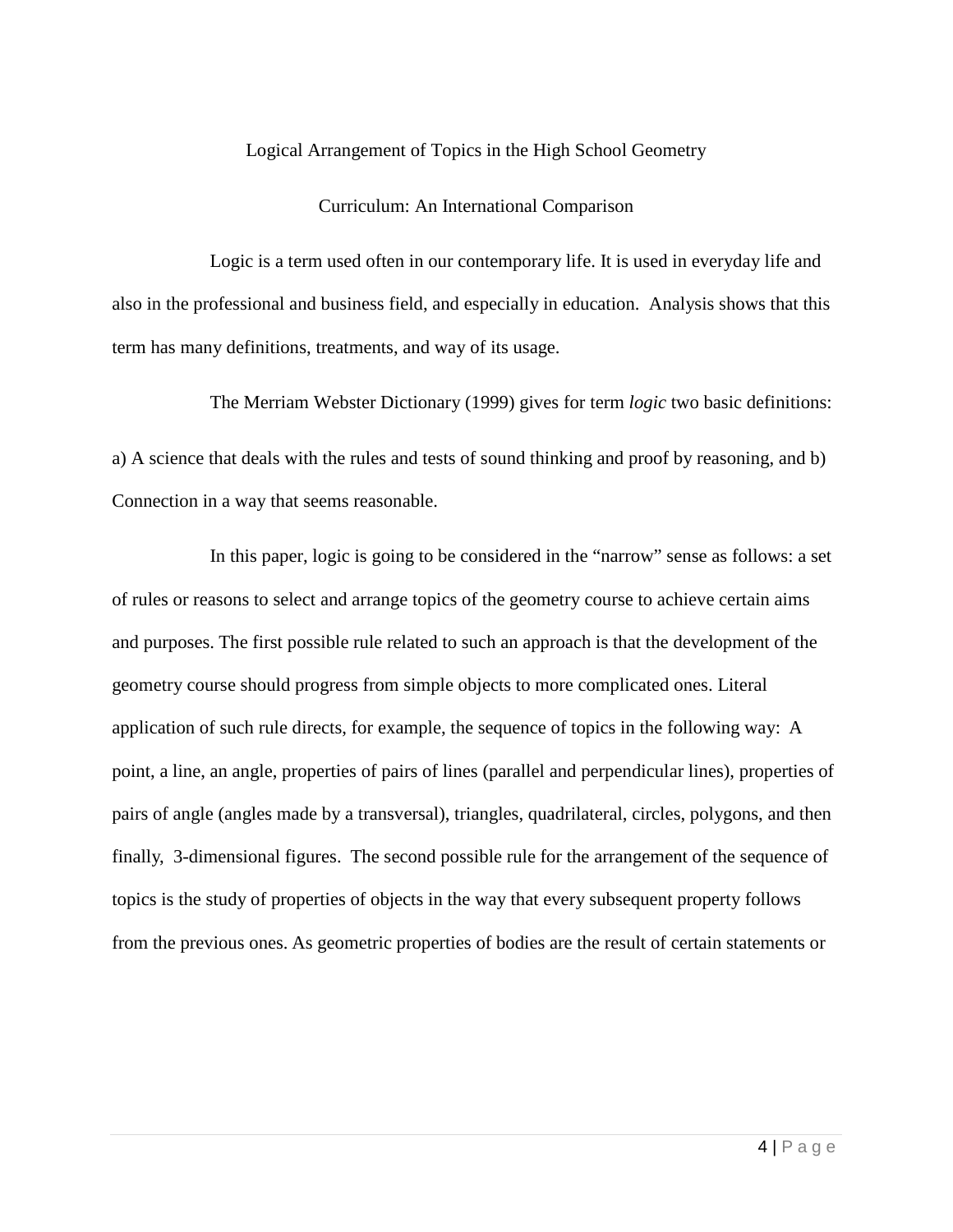theorems, and such an approach means that every new statement (theorem) would follow from theorems proved before.

The first approach implies that properties of these objects could be learned and taught separately and independently. For example, properties of parallel lines could be taught independently from properties of triangles and properties of triangles could be taught independently from properties of quadrilaterals. It turns out from the practice of geometry that such a point of view is not correct. For example, some properties of parallel lines are based on properties of triangles; in turn, some properties of triangles use properties of parallel lines and quadrilaterals. These issues will be described in detail later in the paper.

### *Objectives of the Geometry Course and Sequence of Topics*

At a contemporary Texas high school in the Houston Independent School District (HISD), the geometry course pursues several purposes. The most important are the following:

- Geometry is aimed to develop common thinking skills and makes students enable apply such skills in the everyday life,
- Students learn basic properties of figures on the plane and in 3D space, and
- Prepare students to the subsequent math courses such as Algebra II, Pre-Calculus, or Trigonometry.

In school districts in Texas, there is a certain list of such purposes or objectives to learn during the school year in each subject. These objectives are described in the Texas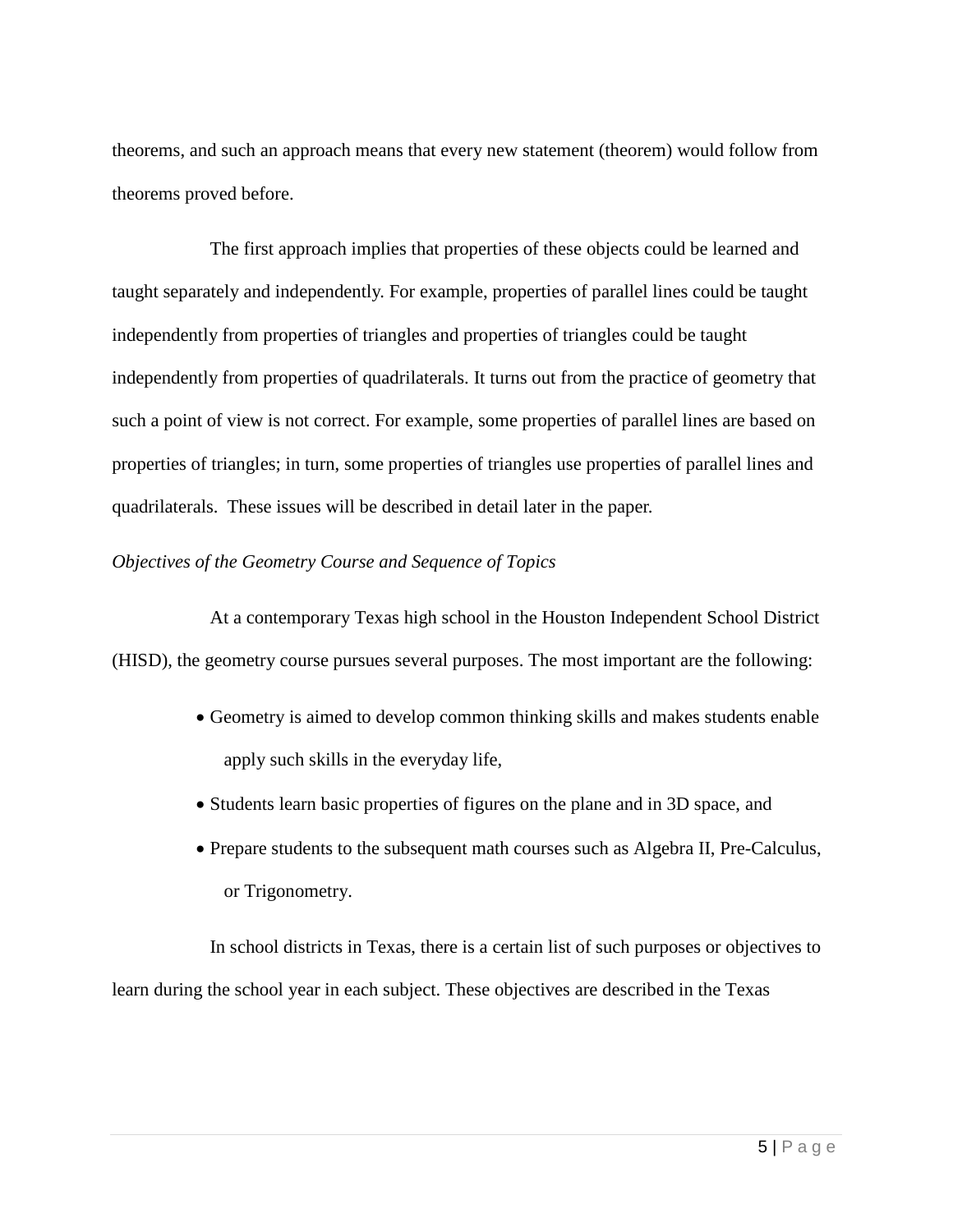Essential Knowledge and Skills (TEKS); standards accepted for Texas education (TEKS, 2014). The TEKS provide a brief outline of standards and a recommended teaching order for a particular class/grade level. It contains three crucial criteria:

- Student standards that make up one course instruction in the grading cycle,
- Suggested order and objectives for teaching, and
- Recommended number of lessons and amount of time for instructions

So, the teacher's task is to use all these issues in his/her course and create the course which corresponds the needs of students and the educational standards.

In Russia, objectives of the Geometry course are listed in Standards of Education (Russian Portal on General Education. Standards, 2015). This document describes topics and properties of geometric object to learn during every year of education.

Each year the Texas school districts suggest the usage of a certain text book(s). One main (logic) rule used is that the new topic has to follow from the previous ones. In other words, properties of figures have to be derived from previous properties. For this reason sequence of topics (objectives) to be taught in the TEKS has to correlate with the sequence of topics in the text book.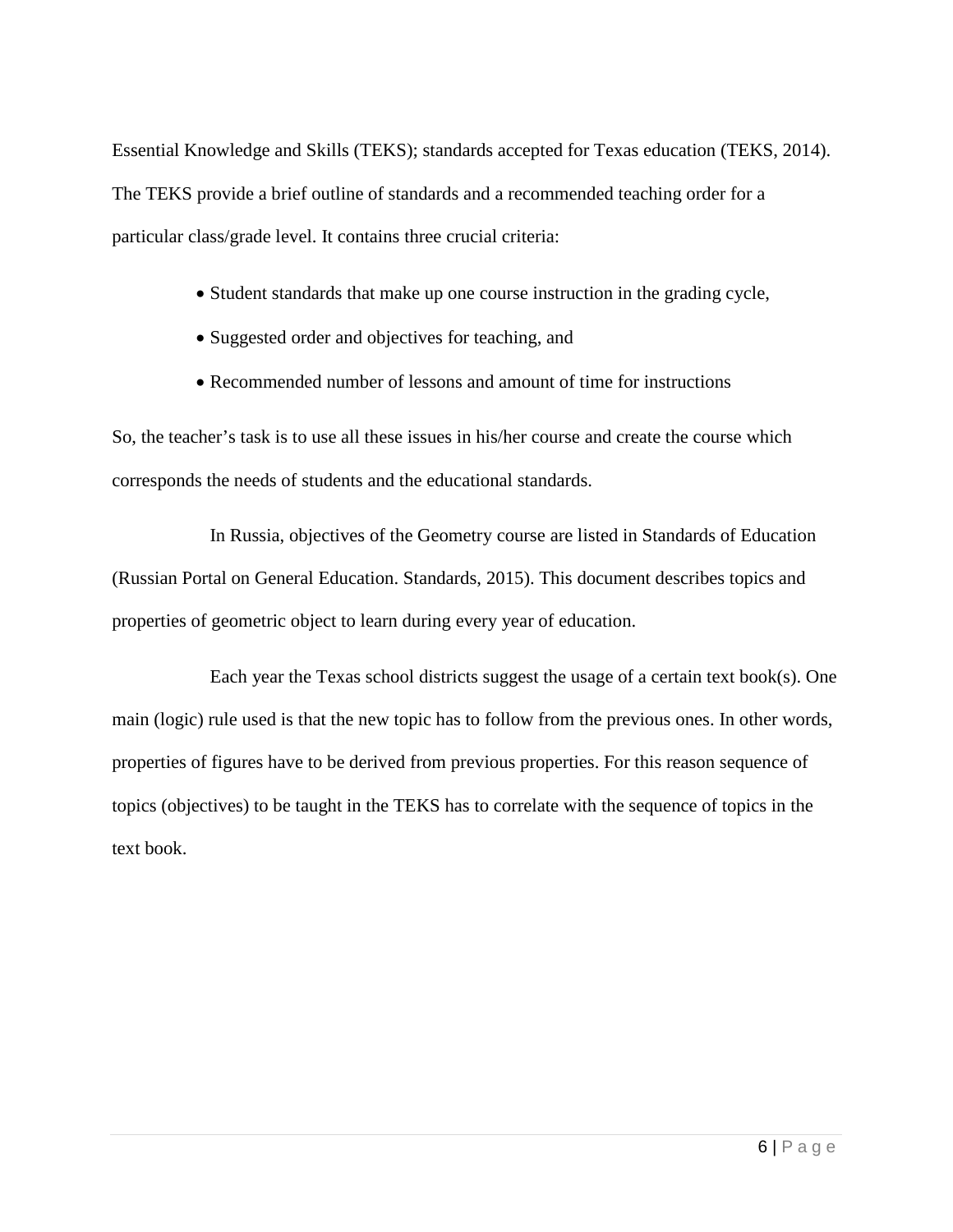## *Comparison of Geometry Courses in Texas and Russia*

Geometry is the mandatory math course in the math curriculum of both countries. Nevertheless this course is taught in different ways (see Table 1). In Texas, the HISD students, for example, study Geometry only one year after Algebra I course. Usually, they are sophomores (10th grade) or freshmen (9th grade).

### Table 1

*Differences in the Geometry Courses in U.S.A. (HISD) and Moscow (Russia)*

| <b>Houston ISD</b>                                                                           | <b>Moscow School District</b>                                            |
|----------------------------------------------------------------------------------------------|--------------------------------------------------------------------------|
| 1. Geometry course lasts 1 year after<br>Algebra I                                           | 1. Geometry course lasts 5 years along with<br>Algebra                   |
| 2. Students are in $9th$ or $10th$ grades                                                    | 2. Students are in $7th$ through $11th$ grades                           |
| 3. For the most part, text-books have<br>no proofs for statements, theorems,<br>and formulas | 3. All statements, theorems, and formulas<br>are proved in the text-book |
| 4. Topics are arranged by geometric<br>objects and properties                                | 4. Topics are arranged by proved properties                              |

\_\_\_\_\_\_\_\_\_\_\_\_\_\_\_\_\_\_\_\_\_\_\_\_\_\_\_\_\_\_\_\_\_\_\_\_\_\_\_\_\_\_\_\_\_\_\_\_\_\_\_\_\_\_\_\_\_\_\_\_\_\_\_\_\_\_\_\_\_\_\_\_\_\_\_\_\_\_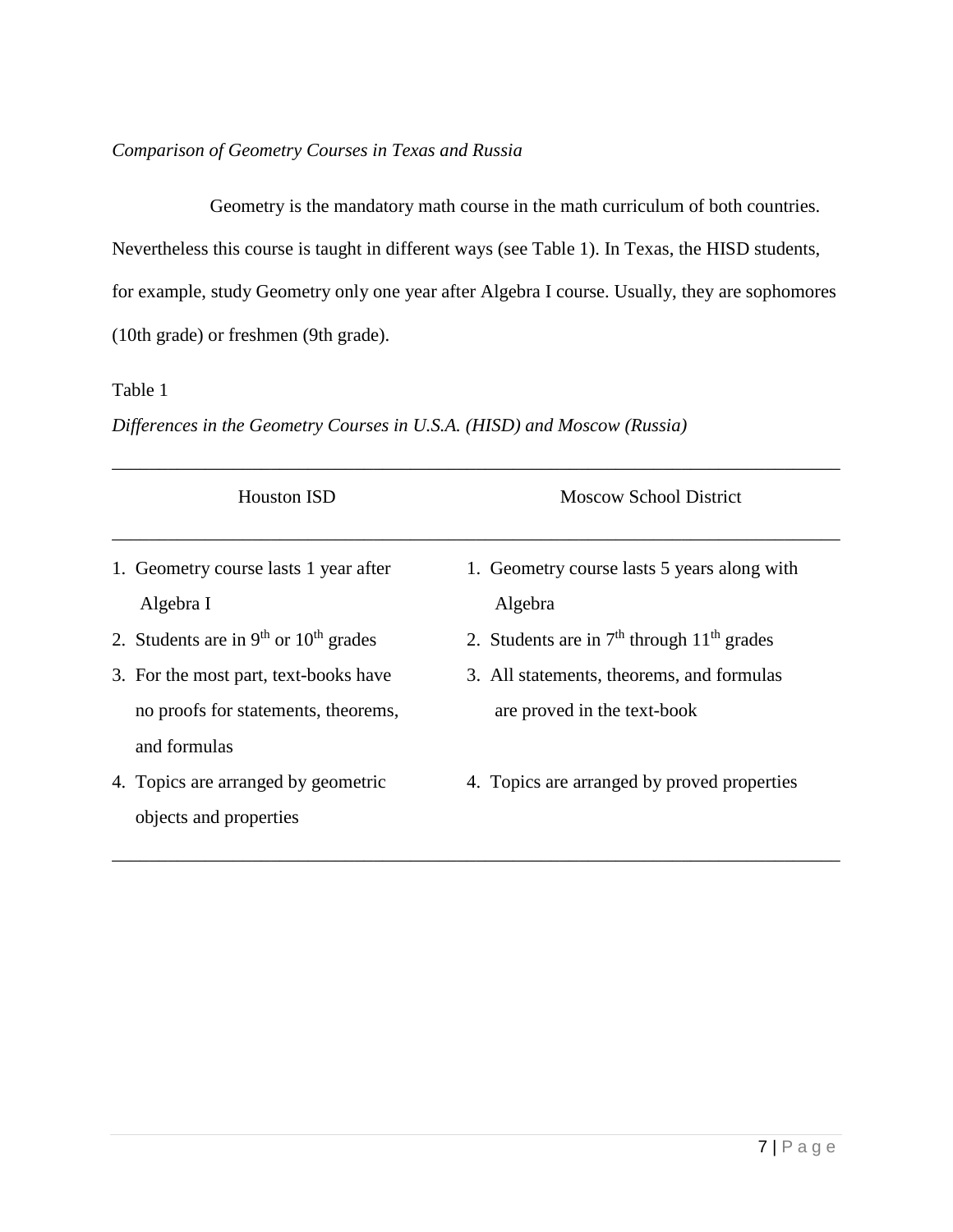In Moscow high schools in Russia, the Geometry course lasts 5 years; it begins at 7th grade and ends at 11th grade. Students study geometry along with algebra. The next difference is that the sequence of topics in textbooks is based on the two different approaches described above. In the textbooks accepted in HISD, topics are arranged by properties of figures regardless the proofs of these properties. In the Moscow school district, the priority is the sequence of proofs and then the sequence of geometric objects.

The sequence of topics in two geometry textbooks used in Houston ISD (McDougal and Little, publisher, 2007) and in the Moscow School District (Prosveshenie, publisher, 2015) are compared in Table 2.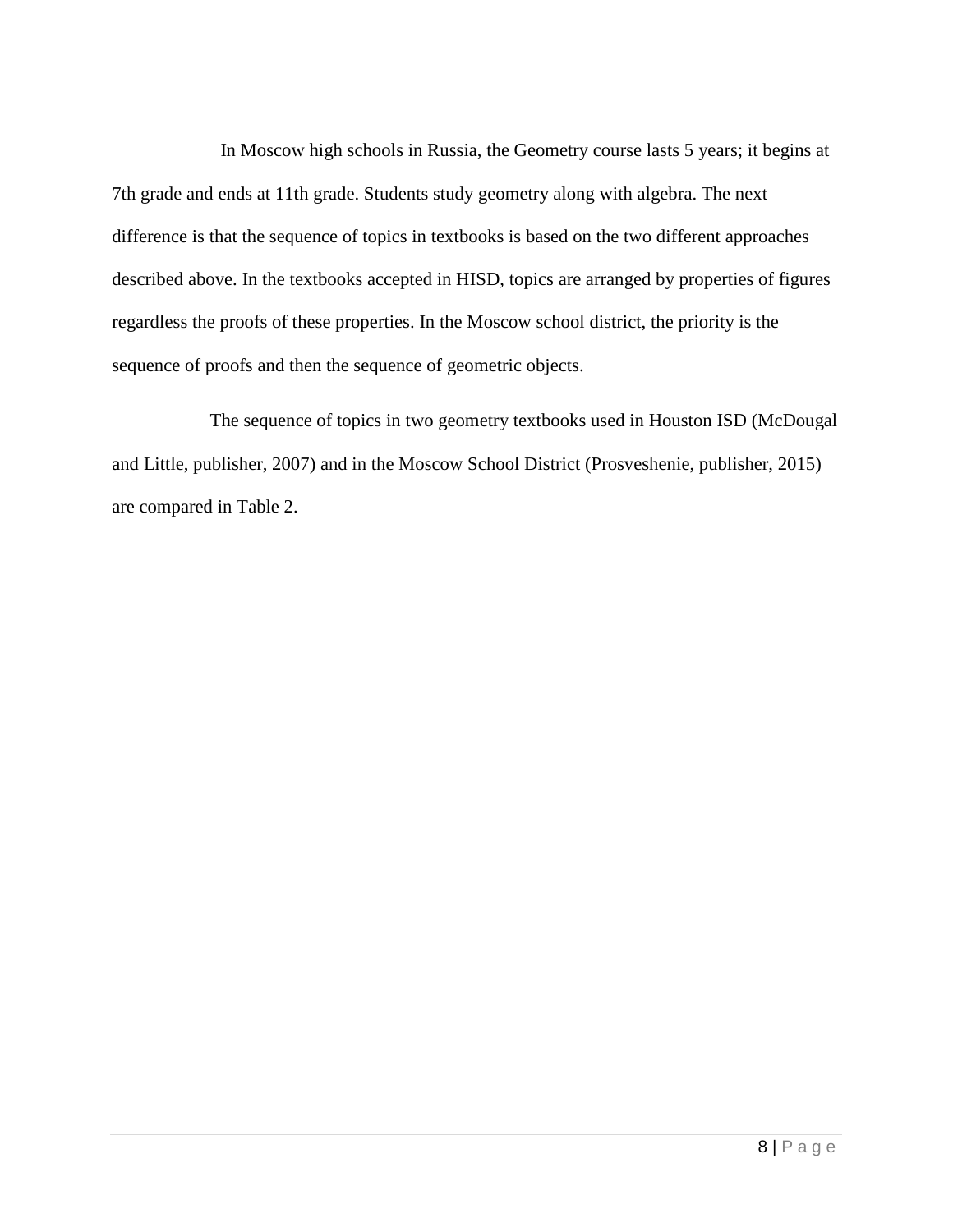# Table 2

# *Sequence of Topics in Geometry Text Books by McDougal Littlle and Prosveshenie, Publishers*

| McDougal Littell                      |         | Prosveshenie                            |            |
|---------------------------------------|---------|-----------------------------------------|------------|
| Topic                                 | Section | Topic                                   | Section    |
| Main terms, postulates                | 1.1     | Main Terms, Postulates, Segments,       |            |
|                                       |         | Angles                                  | $1, 2-16$  |
| Segments                              | 1.2     | <b>Congruent Triangles; SAS Theorem</b> | 15         |
| Angles                                | 1.4     | <b>Isosceles Triangles</b>              | 18         |
| Perimeter and Area                    | 1.7     | <b>ASA Theorem</b>                      | 19         |
| <b>Parallel Lines</b>                 | 3.3     | <b>SSS Theorem</b>                      | 20         |
| Interior Exterior Angles in           |         | <b>Parallel Lines</b>                   | 24         |
| Triangles                             | 4.1     | Relationships Between Sides and Angles  |            |
|                                       |         | In Triangles                            | 33, 34     |
| <b>SSS Postulate</b>                  | 4.3     | <b>Right Congruent Triangles (HL)</b>   | 36         |
| SAS and HL Theorems                   | 4.4     | Quadrilaterals and Parallelograms       | 43, 44     |
| ASA and AAS Theorems                  | 4.5     | Area of Rectangles                      | 50, 51     |
| Properties of Isosceles Triangles     | 4.7     | Areas of Other Figures                  | 52, 53, 54 |
| <b>Relationships Within Triangles</b> | 5.4     | Pythagorean Theorem                     | 55         |
| Pythagorean Theorem                   | 7.1     |                                         |            |
| Quadrilaterals                        | 8.2     |                                         |            |
| Areas of Triangles and                |         |                                         |            |
| Parallelograms                        | 11.1    |                                         |            |

\_\_\_\_\_\_\_\_\_\_\_\_\_\_\_\_\_\_\_\_\_\_\_\_\_\_\_\_\_\_\_\_\_\_\_\_\_\_\_\_\_\_\_\_\_\_\_\_\_\_\_\_\_\_\_\_\_\_\_\_\_\_\_\_\_\_\_\_\_\_\_\_\_\_\_\_\_\_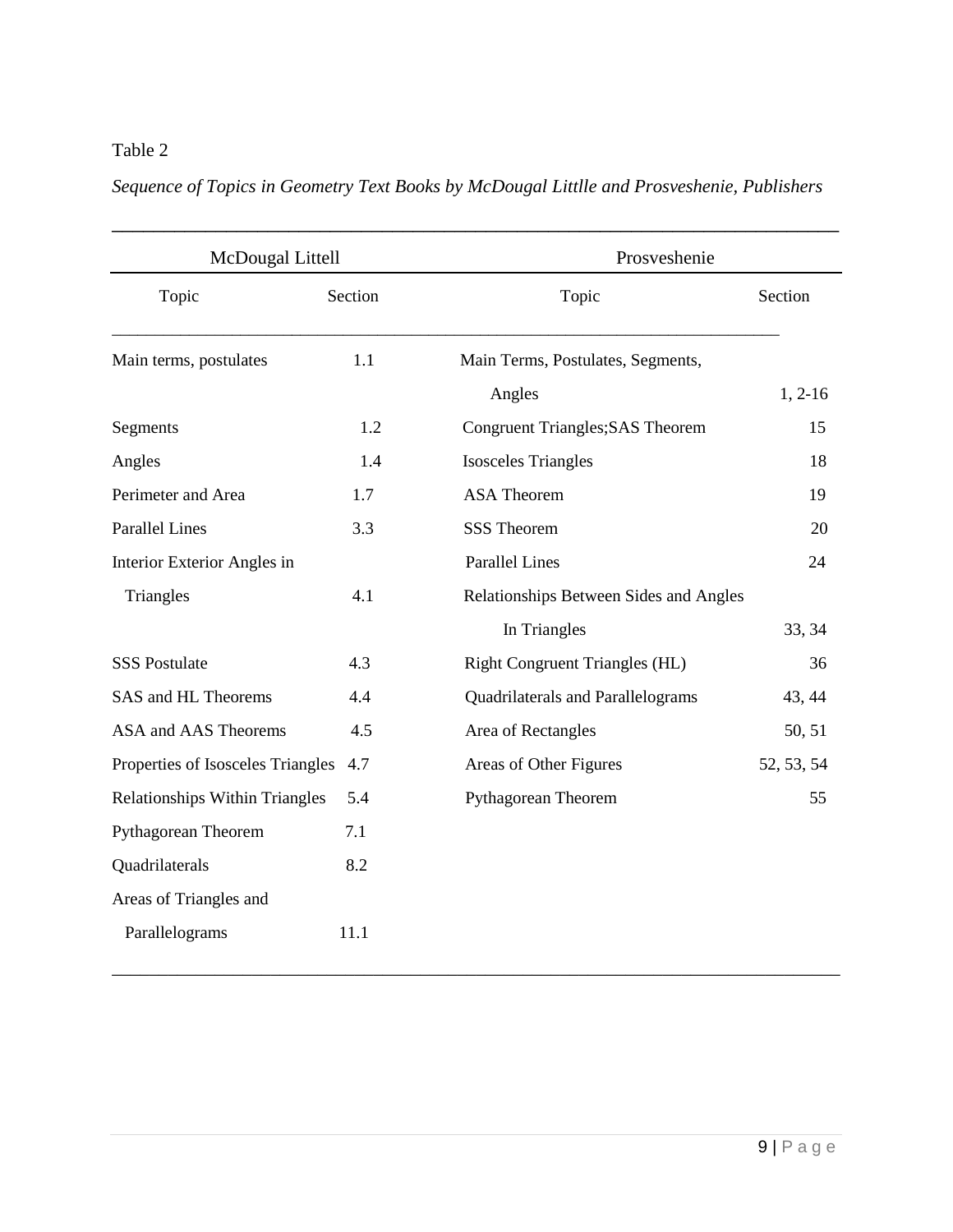Main differences in the content in the Table 2 are the following. In the McDougall book, Section 1.7 (area of figures) is after the sections about main terms and segments. Formulas for the area of rectangles and triangles are discussed before these figures are taught in sections 4.1 or 8.2. In the Prosveshenie book, the section about areas stands only in chapters 52, 53, 54 before sections on triangles (Chapter 15), quadrilaterals and parallelograms (Chapters 43 and 44). The reason is that the concept of the area is based on square units (squares) and what's why it is given after properties of quadrilaterals. Formulas for the area of a rectangle are derived from the definition of the area; formulas for parallelograms are based on properties of congruent triangles; and formulas for the triangle is based on the properties of parallelograms. Subsequently, the sections about triangles, rectangles, and parallelograms are to be taught before the concept of the area.

In the McDougal book, statements about congruent triangles are taught as SSS postulate, SAS and HL theorems, and statements ASA/AAS are considered as theorems. These statements are described in Sections 4.3, 4.4, and 4.5. But there are no proofs in the book. Students can learn only to memorize these statements and to apply such statements to solve problems. In the Prosveshenie book all statements about congruent triangles are considered as theorems and all these theorems are proved. The first in this list is the SAS theorem. Following is the section about isosceles triangles and then the SSS theorem, because its proof requires the properties of isosceles triangles. In the McDougal book, Isosceles triangles are learned in the Section 4.7 after congruent triangles.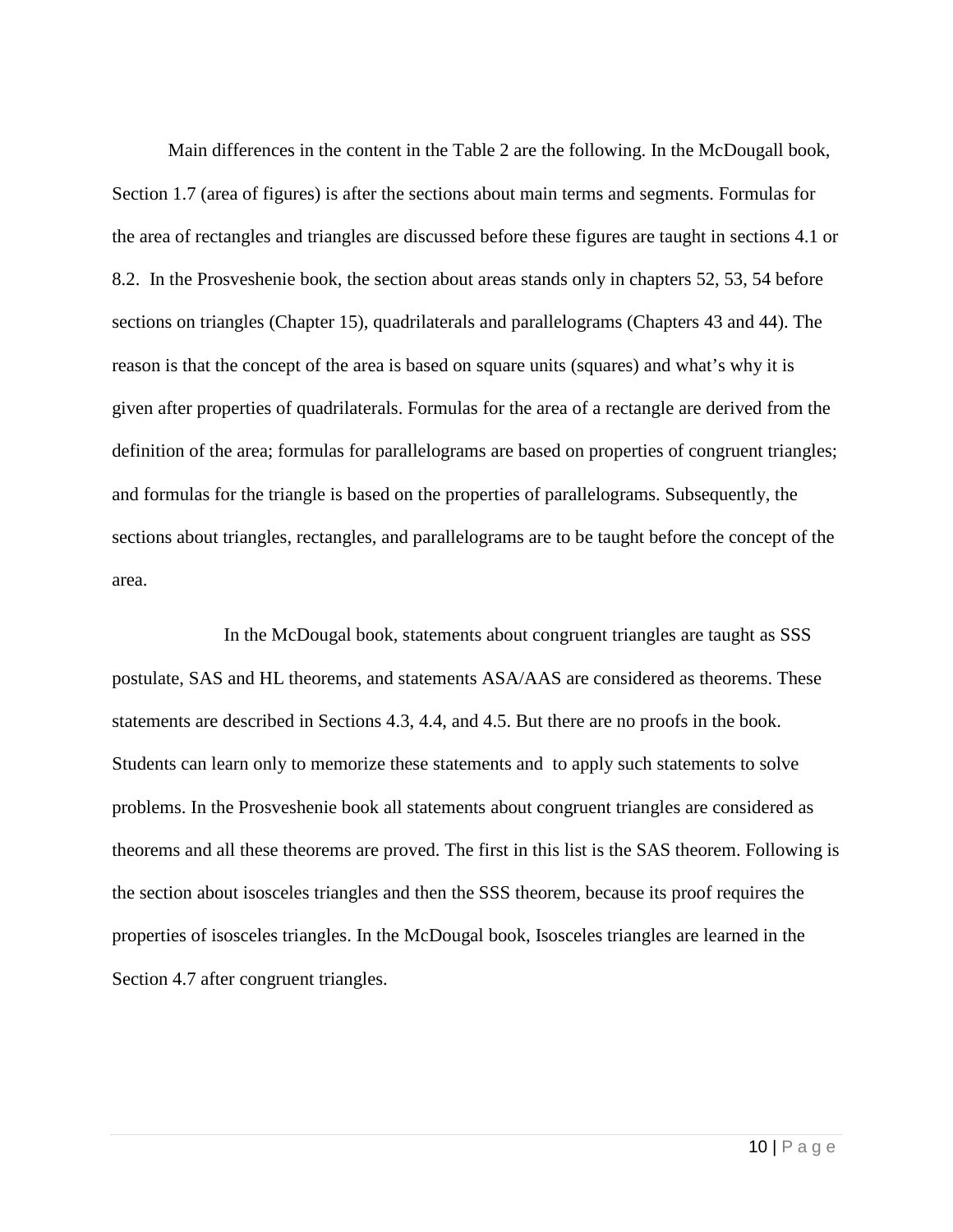Traditionally, the Pythagorean Theorem is based on areas of squares erected on sides of the right triangle. So, it looks reasonable to learn this theorem after sections describing properties of quadrilaterals and area of figures. The Pythagorean Theorem is taught in the Prosveshenie text book in Section 55 after Sections 43 about rectangles and Sections 52, 53 on areas of figures. In the McDougal Littell text book, the Pythagorean Theorem is described in section 7.1 before Sections 8.2 and 8.4 about quadrilaterals and Section 11.1, areas of figures. The sequence of topics about Pythagorean Theorem is quite opposite in these two text books.

Now we can compare another pair of geometry text books. It is an American book published by Holt (2007) and another Russian book published by Prosveshenie (referred to as (Prosveshenie II, 2010). The comparison is found in Table 3.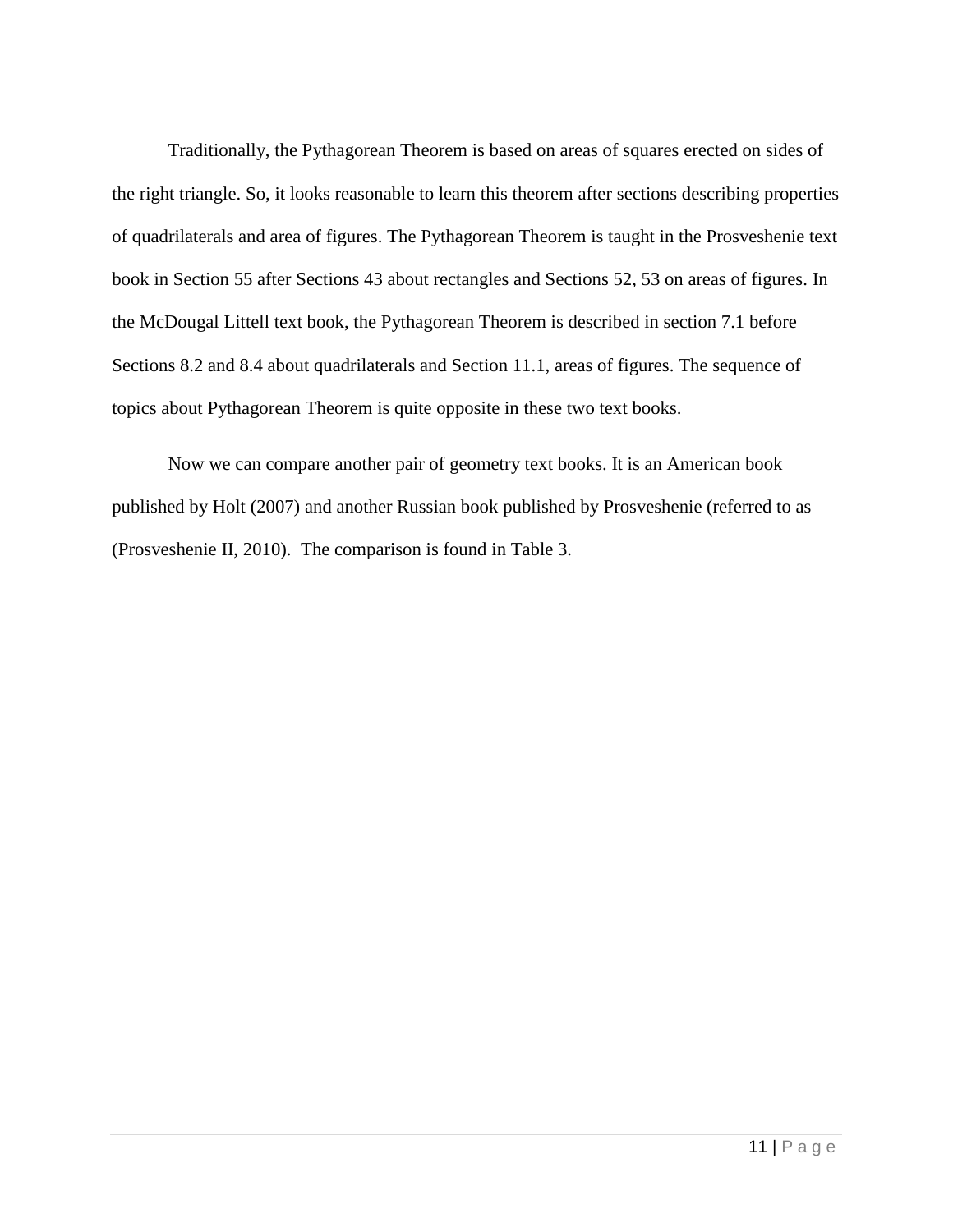### Table 3

## *Sequence of Topics of Geometry Text Books by Holt and Prosveshnie (II), Publishers*

| Holt                                                  |         | Prosveshenie II                   |         |
|-------------------------------------------------------|---------|-----------------------------------|---------|
| Topic                                                 | Section | Topic                             | Section |
| Points, Lines and Planes                              | $1 - 1$ | Points, Segments, Lines           | 1, 2, 3 |
| Measuring and Segments                                | $1 - 2$ | Angles                            | 7       |
| Distance Formula in Plane                             | $1-6$   | <b>Congruent Triangles: SAS</b>   | 20      |
| <b>Parallel Lines</b>                                 | $3-3$   | <b>Congruent Triangles: ASA</b>   | 22      |
| Congruent Triangles: SSS, SAS, ASA                    |         | <b>Isosceles Triangles</b>        | 23      |
| AAS, and HL                                           | $4 - 3$ | <b>Congruent Triangles: SSS</b>   | 27      |
| <b>Isosceles and Equilateral Triangles</b><br>$4 - 8$ |         | <b>Parallel Lines</b>             | 29      |
| Pythagorean Theorem                                   | $5 - 7$ | Quadrilaterals and Parallelograms | 50, 51  |
| Parallelograms                                        | $6 - 2$ | <b>Similar Segments</b>           | 57      |
| <b>Ratios and Similar Polygons</b>                    | $7 - 2$ | Pythagorean Theorem               | 63      |
| Area Formulas for Triangles and                       |         | Distance Formula                  | 73      |
| Quadrilaterals                                        | $9-1$   | Area of Figures                   | 120     |
|                                                       |         | Area of Rectangles                | 122     |

The main differences in the sequence of topics in these books are the following: In the Holt book, the distance formula in the coordinate plane is in section 1-6. As it is known, this formula is based on the Pythagorean Theorem. The distance formula is nothing as the Pythagorean Theorem expressed in coordinates. But the Pythagorean Theorem stands in

\_\_\_\_\_\_\_\_\_\_\_\_\_\_\_\_\_\_\_\_\_\_\_\_\_\_\_\_\_\_\_\_\_\_\_\_\_\_\_\_\_\_\_\_\_\_\_\_\_\_\_\_\_\_\_\_\_\_\_\_\_\_\_\_\_\_\_\_\_\_\_\_\_\_\_\_\_\_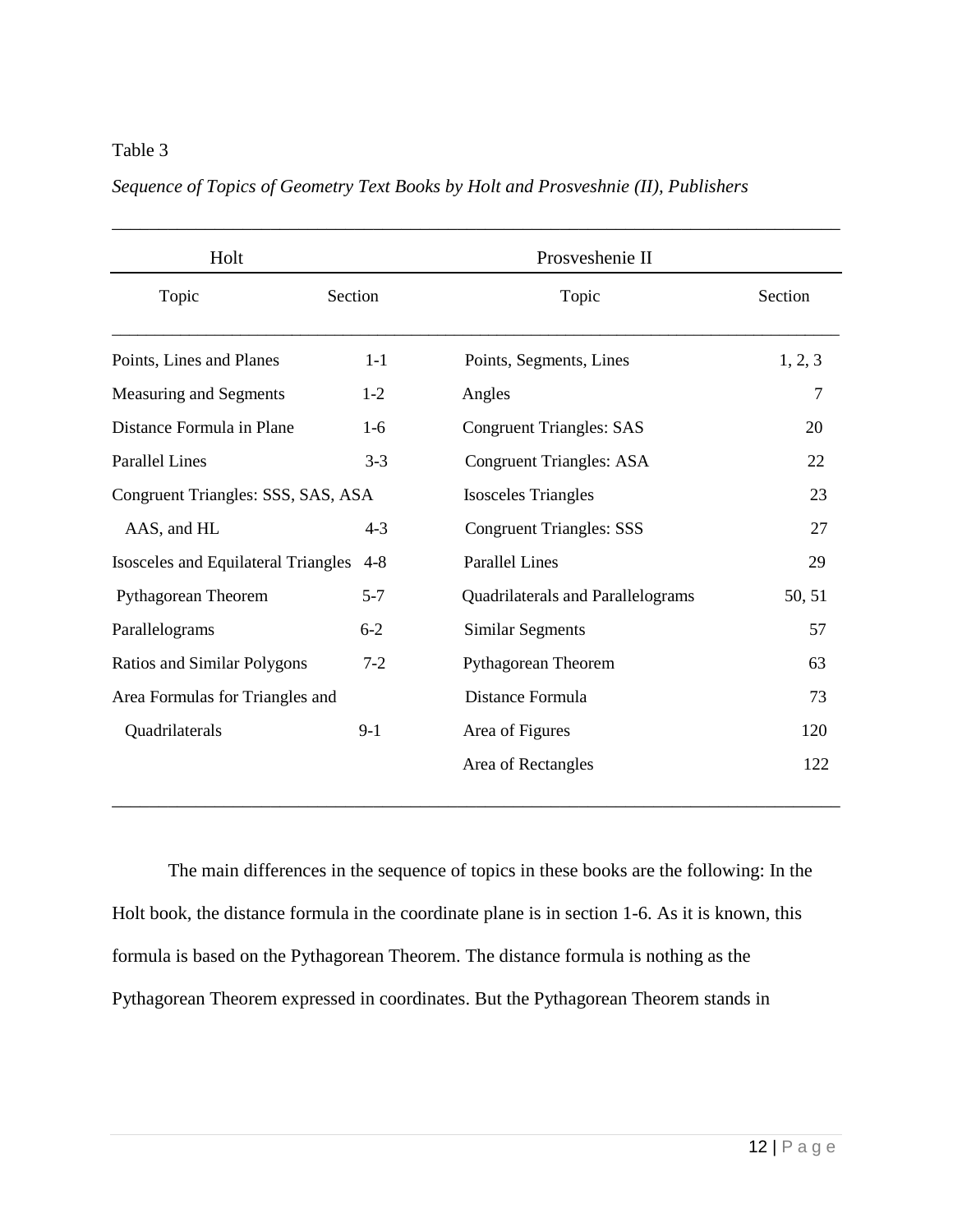Section 5-7. Moreover, the Pythagorean Theorem itself can be derived either on the basis of the concept of area (as in Section 9) or on the basis of properties of similar right triangles (which are discussed in Section 7-2). In the Prosveshenie II book, the Pythagorean Theorem is derived on the basis of properties of Similar Segments. For this reason Similar Segments are in the Section 60, and the Pythagorean Theorem is discussed in Section 63. In the Prosveshenie II text book, the Distance Formula is in section 73 also after Pythagorean Theorem.

Statements about congruent triangles in the Holt text book are placed in the section 4-3 in the sequence SSS, SAS, ASA, HL. But as already mentioned, proofs of SSS and HL theorems are based on the SAS theorem use properties of Isosceles Triangle which are placed in Section 4-8, after the section 4-3. In the Prosveshenie II book, SAS theorem goes first (Section 20), before the ASA theorem (Section 22) and before section 23, isosceles triangles. SSS is then discussed in Section 27.

The list of such comparison could be extended with other geometric objects and their properties. The logical rules of the arrangements in above mentioned text books will be considered.

#### *Discussion and Conclusions*

It is clear that the text books have different approaches (i.e.,. logical rules) for the arrangement of topics. In books used by HISD topics are arranged by objects, regardless of proofs. In books used by Moscow school districts, the accent is made on sequence of proofs. It is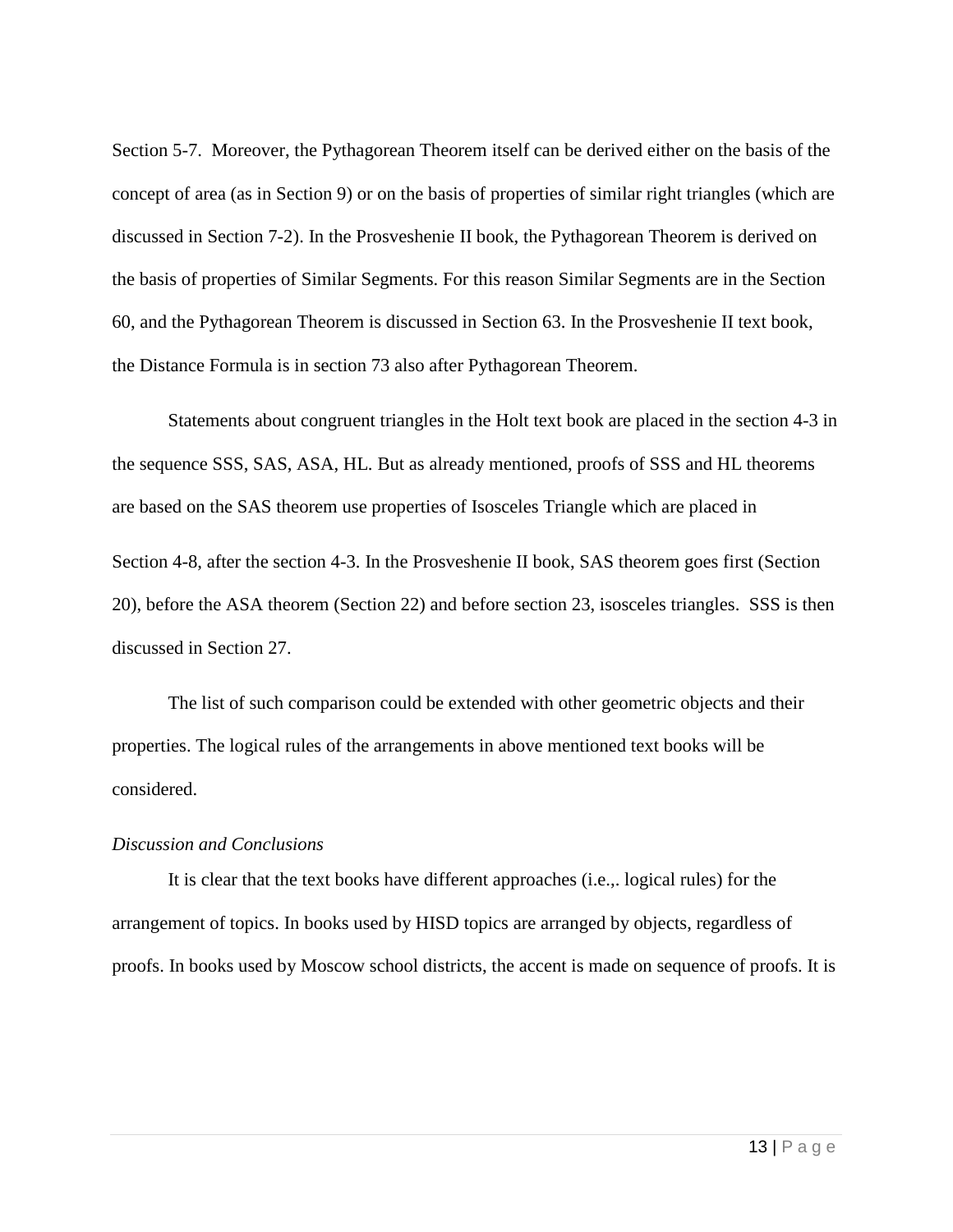worth mentioning that these books are used in geometry courses of different duration. In HISD, students study the subject for only one year. For this reason there is not much opportunity to derive properties of geometric objects successively. The main focus is made on the *application* of formulas and properties for calculation of different measures (i.e., lengths, areas, or volumes). The majority of problems in the McDougall Littell and Holt books relate to calculation aspects. Once proofs are not the center of the course, then it is more affordable for students to learn topics arranged in accordance with geometric objects (from simple to more complicated) and learn geometric properties separately. Such an approach is quite reasonable and demonstrates its validity. On the other hand, the books published by Prosveshenie are used over a five year course. Such duration gives more opportunities to make the accent of proofs of properties and illustrates how these properties follow from to another. The calculation aspects such as lengths, areas, and volumes are addressed later.

In conclusion, geometry text-books such as those published by McDougal Little and Holt are convenient to use in short courses. They do not require deep analysis of geometric properties and can be easily memorized by students. An abundance of calculation problems help to develop practical skills for application of learned properties in the life. Geometry text-books such as those published by Prosveshenie publisher, are more suitable for extended courses. They pay more attention to foundations (not basics) of the subject and its logical interrelations. They are appropriate for higher level courses such as Pre-AP and AP level.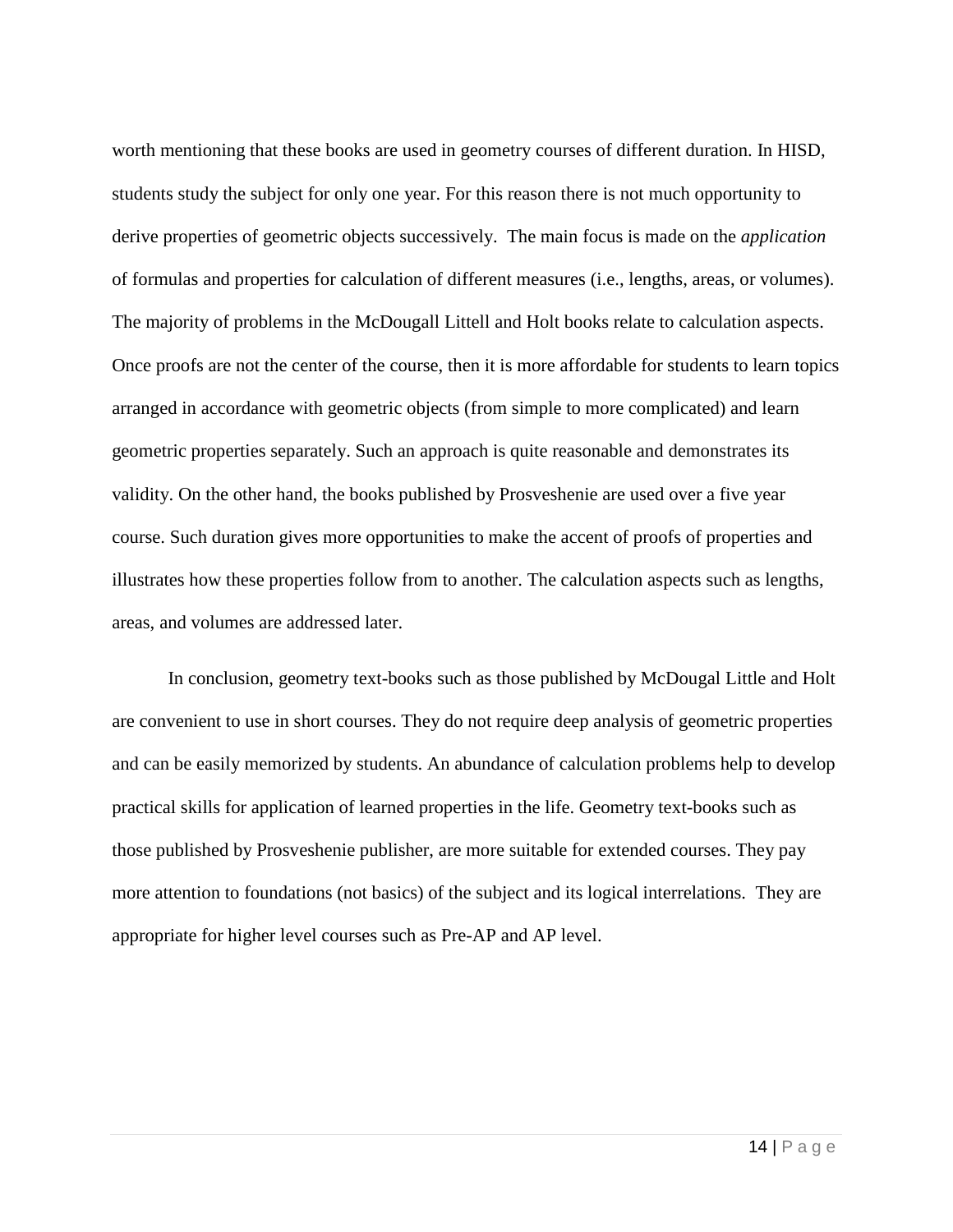# Acknowledgements

The author is grateful to Sam Houston State University and the Challenge Early College HS for the opportunity to present this paper at the conference.